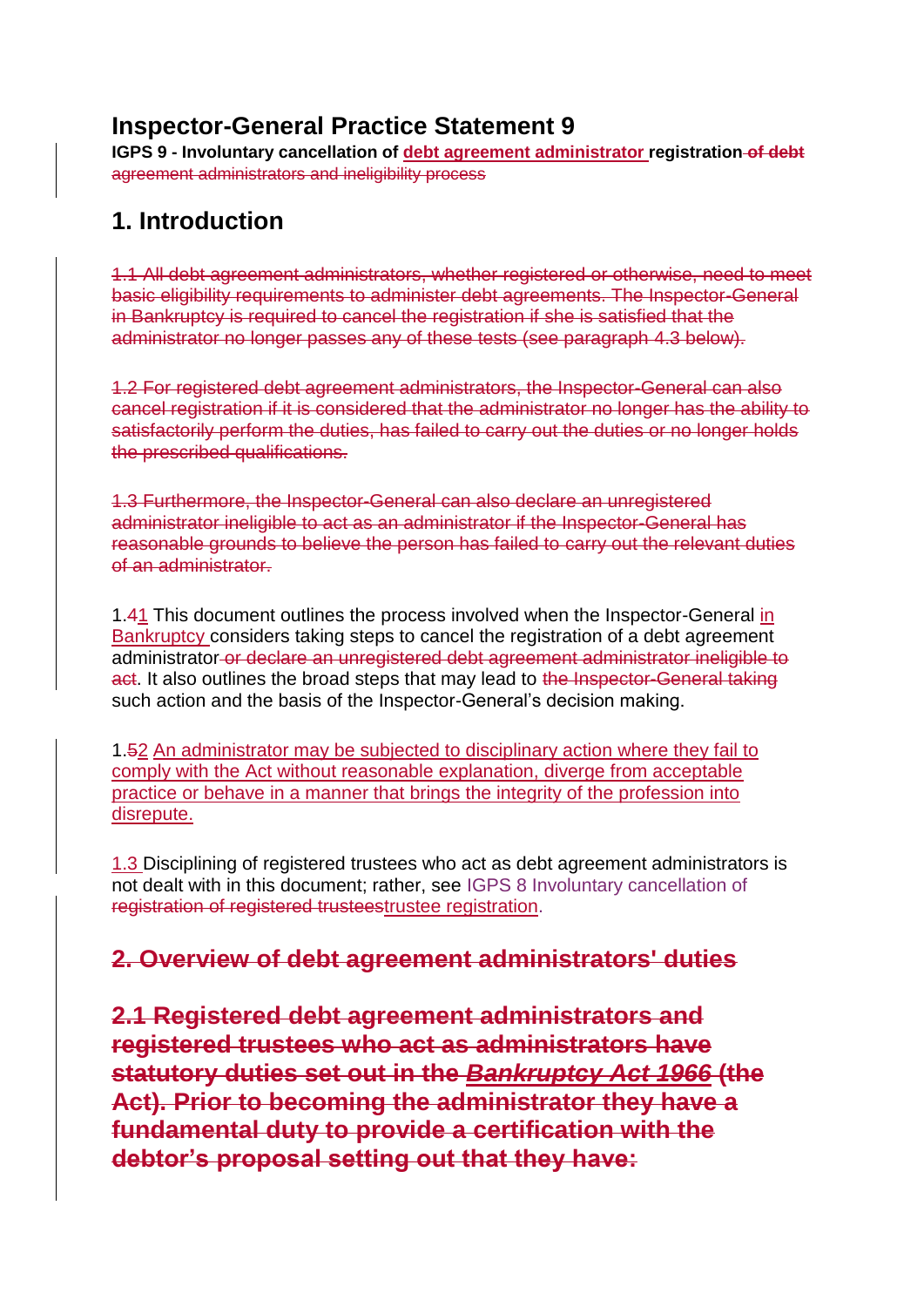**a. provided the required information to the debtor**

**b. reasonable grounds to believe that the debtor is able to discharge their obligations under the agreement as and when they fall due**

**c. reasonable grounds to believe that all the information required to be set out on the debtor's statement of affairs and proposal has been set out.**

**2.2 Once an agreement is entered into, the registered administrator or registered bankruptcy trustee has a fundamental duty to deal with the debtor's property in the manner specified in the debt agreement and to give information about the administration of the debt agreement to debtors and creditors. They are also required to monitor and report on debtor default, maintain proper accounts and records, have proper money handling processes and assist the Inspector-General in investigations when required.**

**2.3 Administrators should also have regard to the guidelines relating to the Inspector-General's powers called 'Guidelines relating to the registration and cancellation of a registered debt agreement administrator and ineligibility of an unregistered debt agreement administrator' set out in the legislative instrument pursuant to section 186Q of the Act.**

**2.4 Administrators who are not registered as trustees or debt agreement administrators are also required to undertake a range of duties.**

#### **23. Sanctions for non-compliance**

3.1 There is an expectation that administrators who regularly fail to comply with the Act without reasonable explanation, who diverge from acceptable practice or their behaviour/conduct brings the integrity of the profession into disrepute will be subject to disciplinary action.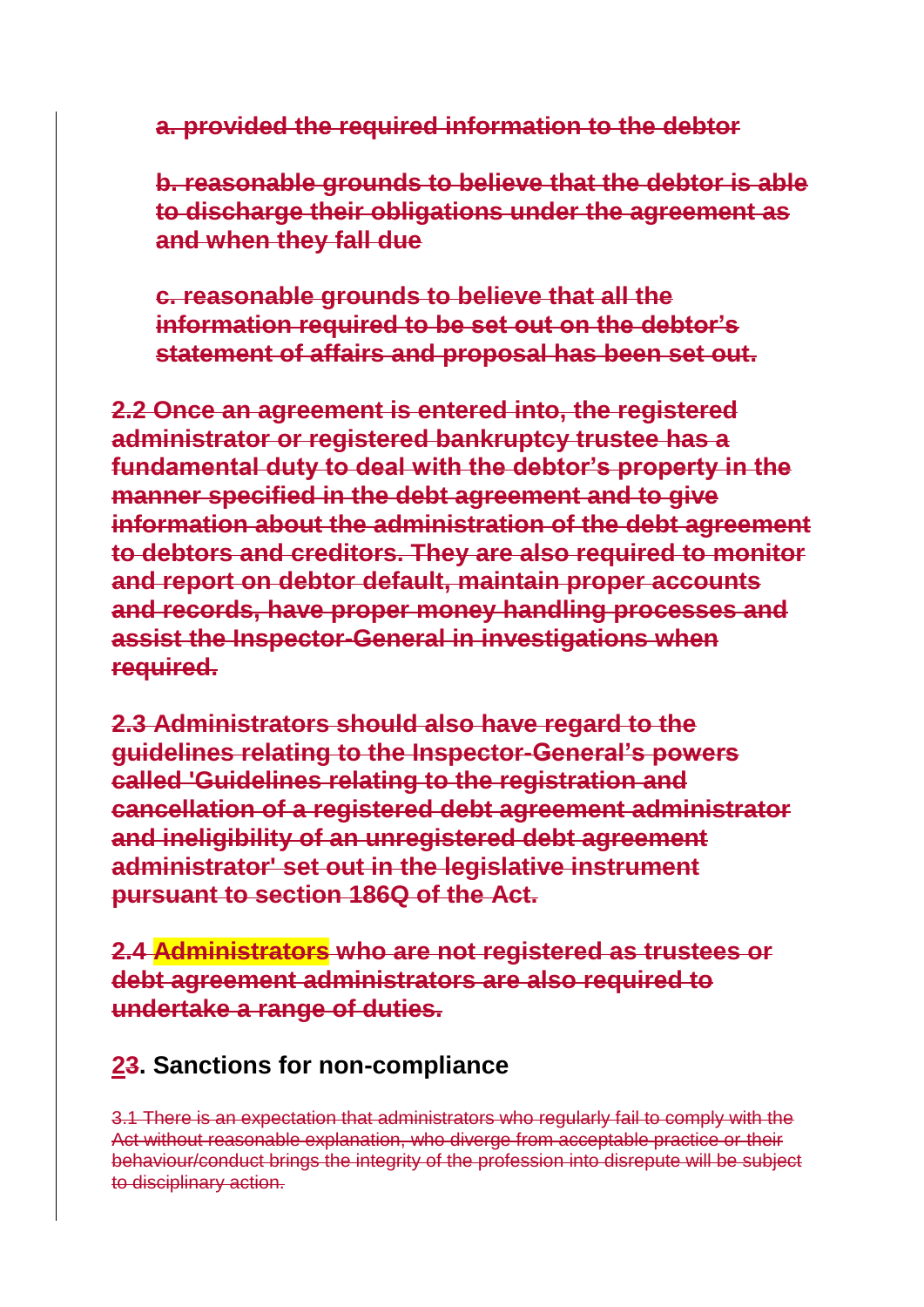32.12 There is a range of sanctions or actions which AFSA Regulation and Enforcement (R&E) staff, as the delegates of the Inspector-General, can take when it-considers breaches of duty or non-compliance are considered to have occurred. Possible sSanctions/actions that Regulation may consider include:

a. education—making administrators aware, both individually and collectively, of problem areas and the correct practice or law

b. individual counselling—by far the most effective means of achieving timely remedial action

c. changing the risk classification profile of an administrator. This will lead to a more in-depth annual-inspections

d. formal investigation and reporting under section 12 of the Act. Such reports may be supplied to creditors, police and other regulatory or disciplinary bodies such as CAANZ, CPA or Law Councils and Societies

e. imposition of penalties for realisations and interest charge breaches f. issuance of 'show cause' letters requiring an administrator to explain both their actions and why they should continue to be registered

g. litigation including seeking orders that the administrator make good any losses caused by negligence

h. referral to other investigation units or law enforcement bodies

i. declarations of ineligibility pursuant to either section 186A or section 186M j. cancellation of registration pursuant to sections 186K and 186L.

3.3 Cancellation of registration or a declaration that an administrator is ineligible are generally sanctions of last resort. Such disciplinary action may be taken where a breach of the Act is identified. In deciding what action is appropriate, Regulation takes into account:

a. the nature of the breach

b. the seriousness of the effect of a failure to comply, including the impact on a particular administration or individual

c. an administrator's performance history and whether the administrator has previously failed to comply.

#### Classification of non-compliance

32.42 AFSA Regulation and EnforcementR&E utilises a classification system to describe areas of non-compliance and to assist usit to decideour decision on the appropriate action to take, subject to the seriousness and impact of the noncompliance. These classifications can be found at paragraph 3.8 of the legislative instrument pursuant to section 186Q of the Act, the ['Guidelines relating to the](https://www.legislation.gov.au/Details/F2017L01308)  [registration and cancellation of a registered debt agreement administrator under](https://www.legislation.gov.au/Details/F2017L01308)  the [Bankruptcy Act 1966'](https://www.legislation.gov.au/Details/F2017L01308) (the Guidelines). This provides a structured process that will see the escalation of a matter if it is not resolved by the administrator.

2.3 Breaches or non-compliance with the Act may give rise to a simple query by R&E as to the reasons why there has been a deviation. Some matters are resolved quickly and amicably on R&E'safter our intervention. However, where there is a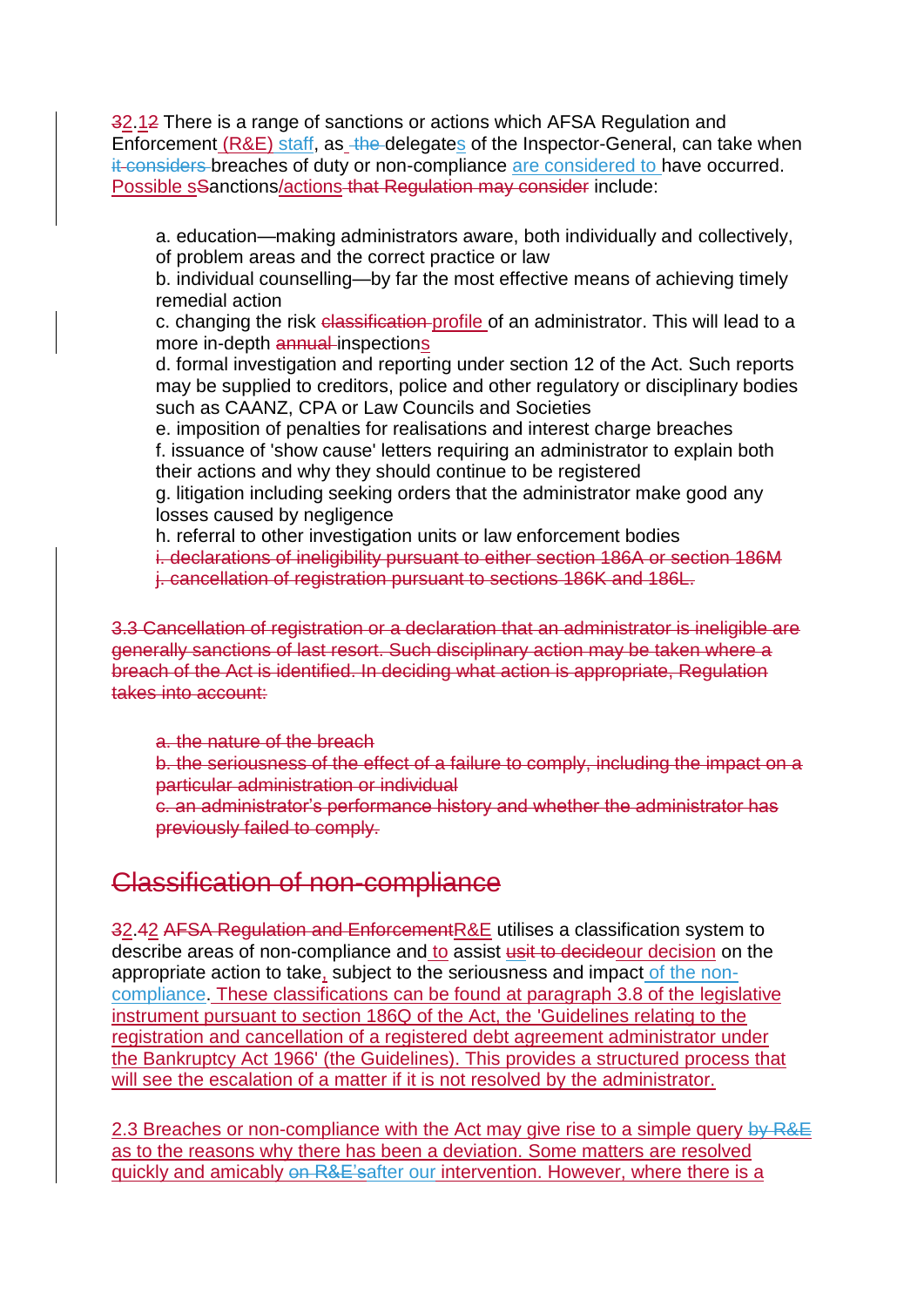serious breach or repetitive breaches, weR&E may commence the process to cancel an administrator's registration.

#### **Category A**

*Fundamental breaches and lack of controls that are likely to bring into question the integrity of the system. This includes cases where there are repeat non- compliance occurrences of Category B type previously identified and reported on.*

*These matters will give rise to either legal action, referral to fraud investigators and/or section 186K, 186L or 155H action concerning deregistration.*

#### **Category B**

*Serious and systemic issues that will have a material impact on the administration and require timely action. In these cases the administrator will be counselled and timely remedial action is expected to be taken. Failure to take timely remedial action will give rise to reclassification to a Category A and appropriate action.*

#### **Category C**

*One-off practice or procedural non-compliance is not systemic and doesn't have a significant impact on the administration, dividends or creditors, debtors' rights or system integrity but should be brought to the attention of the trustee or administrator. Further identification of errors of this nature through complaints or later inspections would see the escalation of the error to a Category B and counselling of the trustee.*

**3.5 This provides a structured process that will see the escalation of a matter if it is not resolved by the administrator. Most matters are resolved quickly and amicably on AFSA Regulation and Enforcement's intervention.**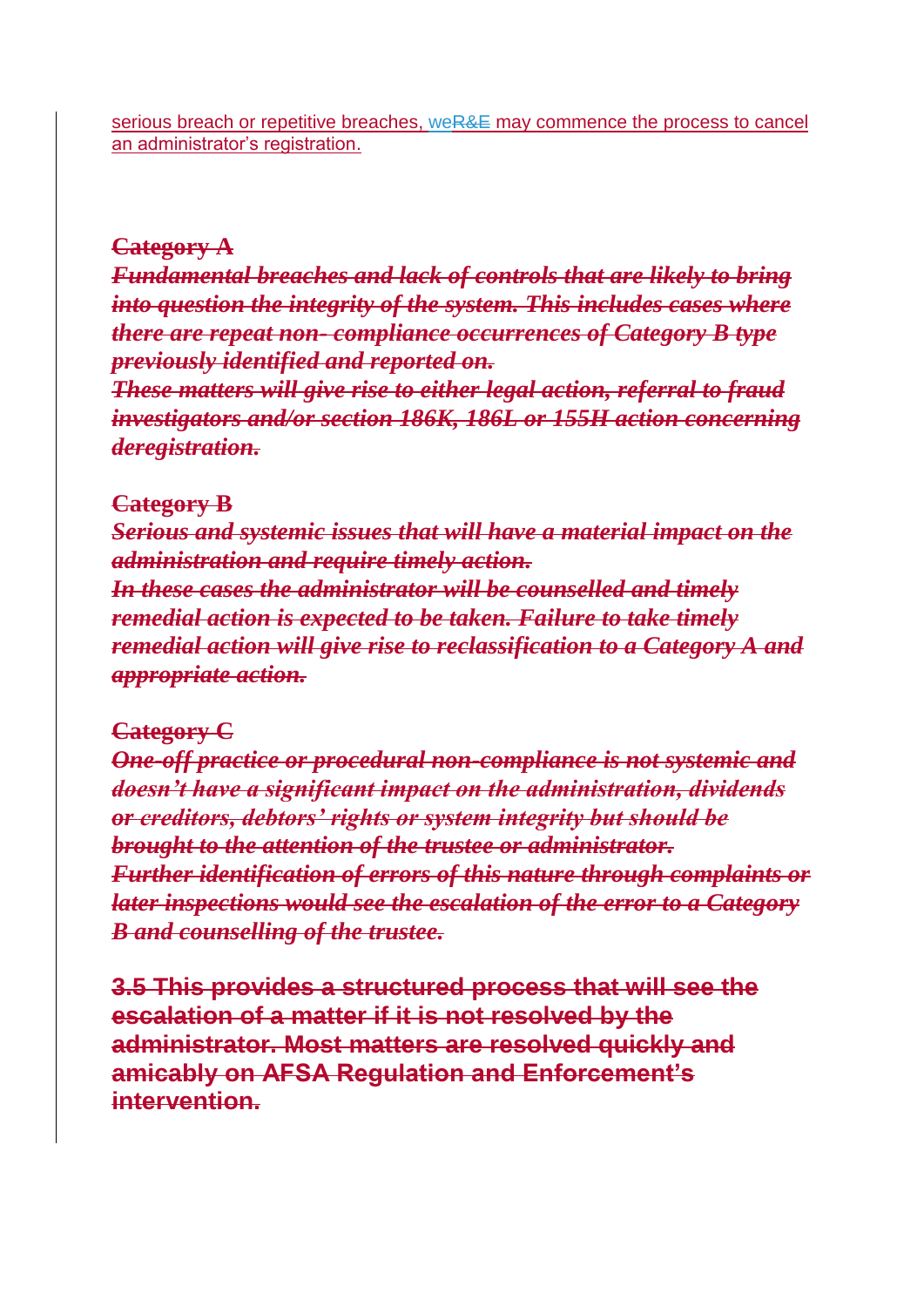**3.6 Hence, breaches or non-compliance with the Act may give rise to a simple query by AFSA Regulation and Enforcement as to the reasons why there has been a deviation and, where repetitive breaches occur or in the case of a serious breach, result in action to cancel an administrator's registration or declare an unregistered administrator ineligible to act.**

### **4. Eligibility to act as an administrator**

## **Basic eligibility test**

**4.1 The 'basic eligibility test' applies during the period of registration and failure to pass the tests at any time will impact on their ability to act as an administrator. The Inspector-General must cancel an individual's registration as a debt agreement administrator if the Inspector-General is satisfied that the individual no longer passes the basic eligibility test.**

**4.2 As from 1 July 2007, the Official Receiver must not accept a debt agreement proposal from a non-registered administrator unless the Official Receiver is satisfied that the person passes the basic eligibility test.**

**4.3 An individual passes the basic eligibility test unless, at any time during the 10 years prior, the individual:**

**a. was an insolvent under administration b. was party (as a debtor) to a debt agreement c. was convicted of an offence involving fraud or dishonesty d. is disqualified from managing corporations under Part 2D.6 of the Corporations Act 2001 e. had their registration as a liquidator, trustee or administrator cancelled f. had been declared ineligible to act as administrator.**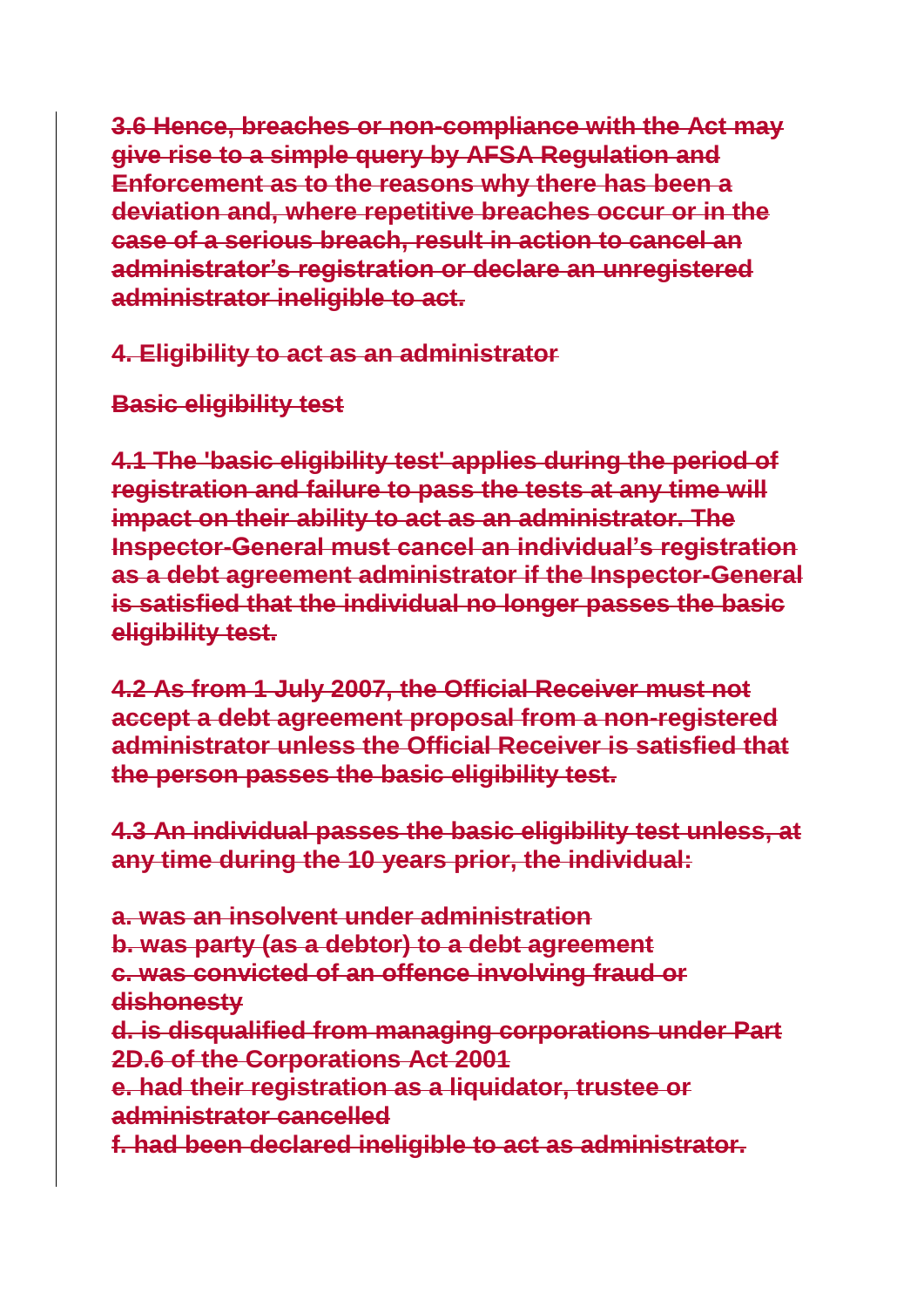## **3. Grounds for commencing cancellation process**

3.1 Cancellation of registration is generally a sanction of last resort. Such disciplinary action may be taken where a breach of the Act is identified. In deciding what action is appropriate, R&E takes into account:

a. the nature and circumstances of the breach b. the seriousness of the effect of a failure to comply, including the impact on a particular administration or individual c. the relevant prior conduct of the practitioner.

#### **Cancellation of an individual's or company's registration**

3.2 Section 186K and 186L of the Act states that the Inspector-General must cancel an individual's or a company's registration as a debt agreement administrator if the Inspector-General is satisfied that they no longer pass the basic eligibility test (the basic eligibility test is discussed further at paragraph 4.2 in [IGPS 4 Guidelines and](https://www.afsa.gov.au/about-us/practices/inspector-general-practice-statements/inspector-general-practice-statement-4)  [Processes for Registration of Debt Agreement Administrators\)](https://www.afsa.gov.au/about-us/practices/inspector-general-practice-statements/inspector-general-practice-statement-4)

3.3 The Inspector-General may also ask for a written explanation (show cause letter) as to why the registration of an individual or company should continue if there are reasonable grounds to believe one of the following has occurred:

a. an individual or company no longer has the ability (including the knowledge) to satisfactorily perform the duties of an administrator in relation to a debt agreement

b. an individual or company has failed to properly carry out the duties of an administrator in relation to a debt agreement

c. an individual no longer has the qualifications or experience prescribed by regulations

d. an individual or the company no longer has adequate and appropriate professional indemnity and fidelity insurance

e. an individual or the company is not a fit and proper person, or. In addition, if any director of the company is not a fit and proper person.

f. an individual or the company has contravened a condition of registration, including contravention of an industry wide condition that has been set by a ministerial legislative instrument.

# **Companies**

4.4 3.4 AA company must ensure that at all times it has in its employ at least one registered administrator or registered trustee and that person has overall management responsibility for the company's debt agreement activities. This is a condition of the company's registration.

4.53.5 If these individuals have their registration cancelled, the condition of the company's registration will be breached and this will prompt commencement of the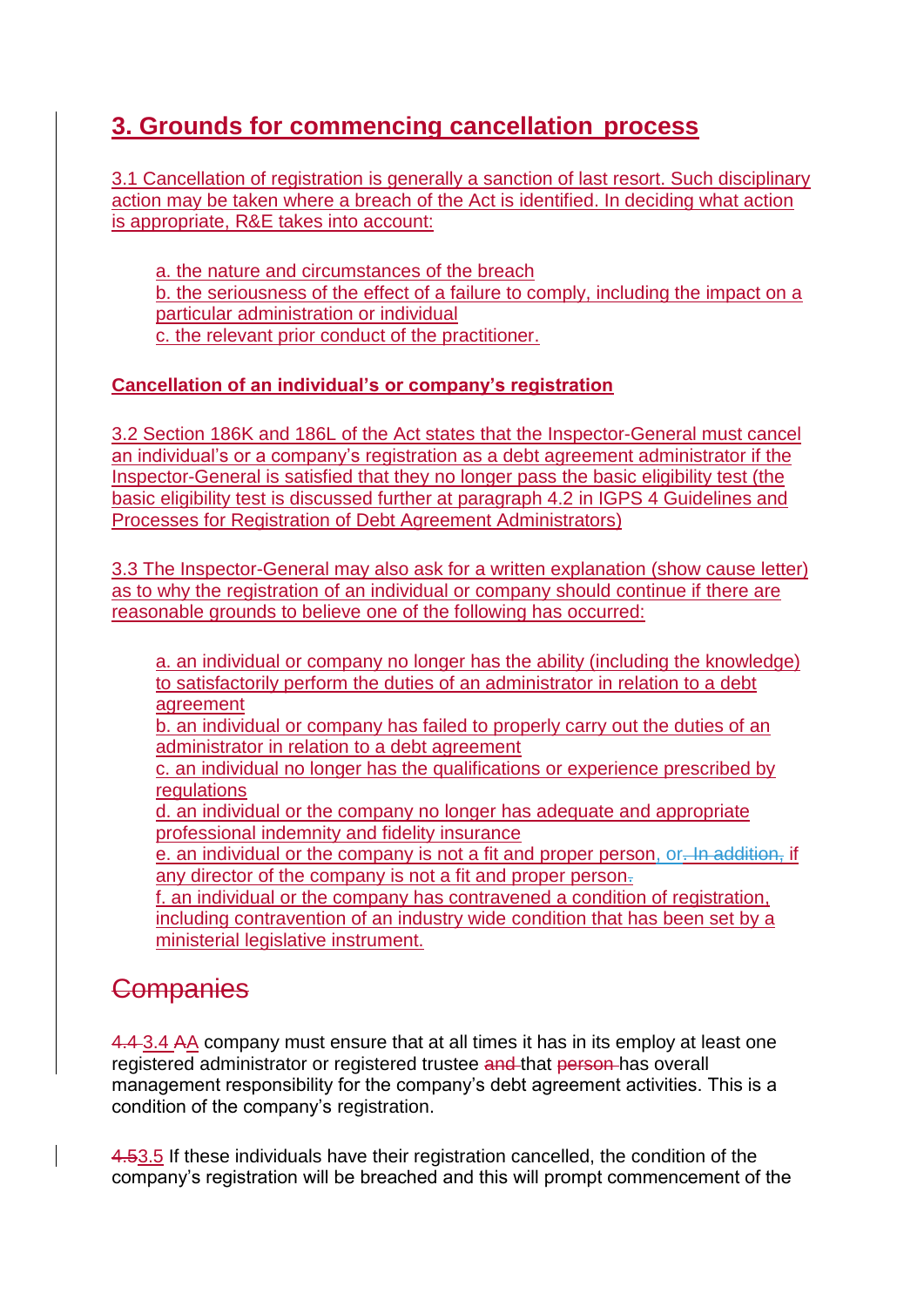involuntary cancellation process for the company. This process will commence commencing with the Inspector-General seeking an explanation as to why the company should remain registered.

4.63.6 Should the individual with overall management responsibility resign from their employment with the registered company administrator, the onus is on the individual and the company to notify the Inspector-General as soon as possible. If a company continues to conduct debt agreement activities without a registered person in that position, the cancellation process will also commence.

4.73.7 If a director of a company becomes ineligible, any company of which the person is a director is also ineligible to act as an administrator and the company's registration must be cancelled. Usually the director will have knowledge of pending matters that may affect their eligibility and should take steps to remove themselves as director to circumvent possible cancellation of the company's registration.

# **Ineligibility for breach of duty**

**4.8 In some cases an administrator is not required to be registered as a debt agreement administrator. Any individual or company who is not registered may also be asked for a written explanation why they should continue to be eligible to act as a debt agreement administrator if the Inspector-General has reasonable grounds to believe that they have failed to properly carry out the duties of an administrator in relation to a debt agreement. This letter is referred to as a 'show cause' letter elsewhere in this document.**

**4.9 If no explanation is received within 28 days of the Inspector-General's request or if there is no satisfactory explanation received, the Inspector-General or delegate may declare the person ineligible under section 186M.**

**4.10 For procedural fairness reasons, this final decision will be made by a delegate independent to AFSA Regulation and Enforcement's investigations and the decision to issue the show cause letter.**

**4.11 The effect of such a decision is that the person cannot administer debt agreements for a period of 10 years from the date on which the decision is made.**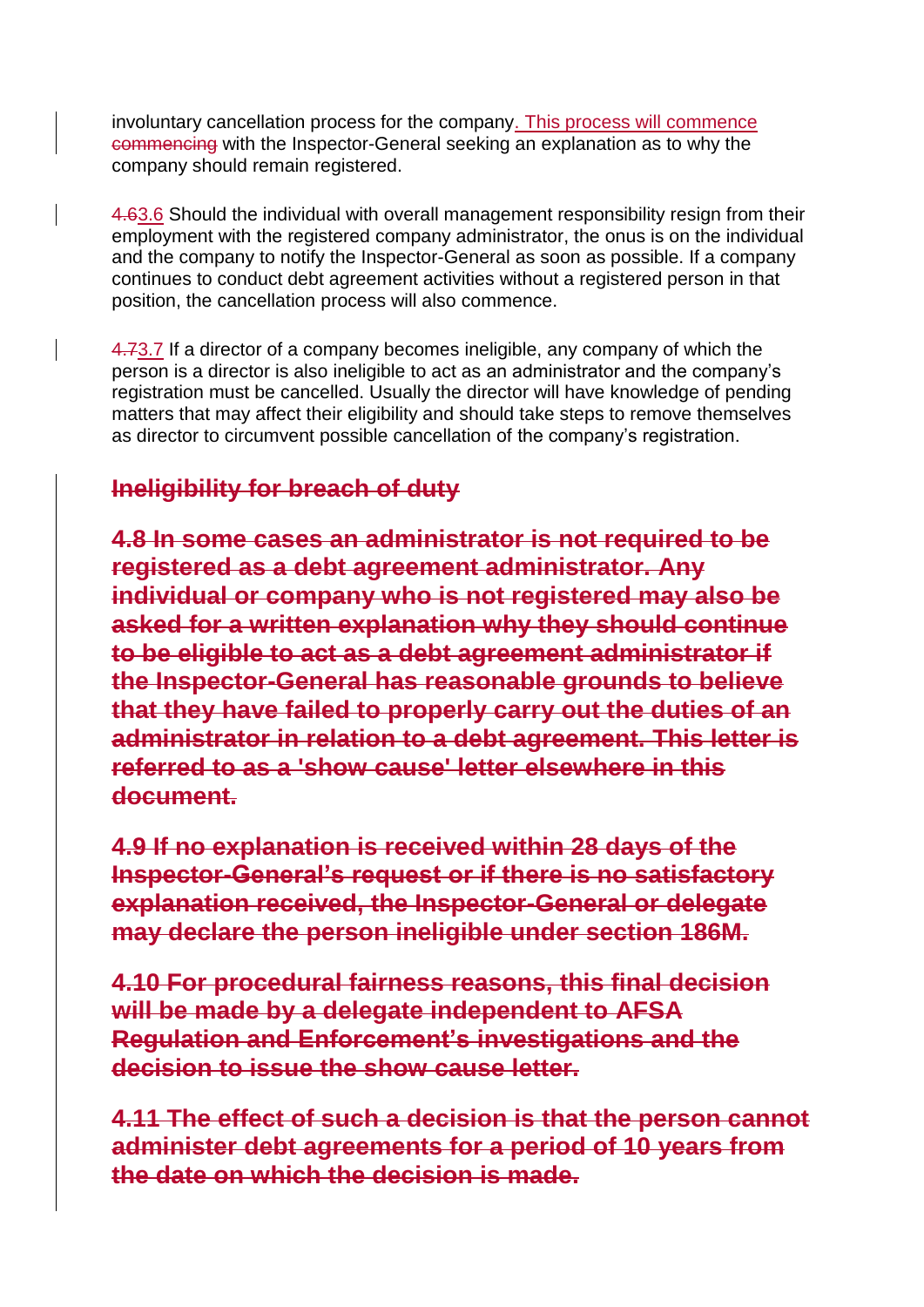## **54. Cancellation of registration or conditional registration**

5.1 Section 186K provides that the Inspector-General must cancel the registration of an administrator if satisfied that the administrator no longer passes the basic eligibility test.

54.12 The Inspector-General may commence action against an administrator if there is a belief that one or more of the prescribed grounds are established and other sanctions are not appropriate. See explanation of prescribed grounds at section 3.3.

4.2 It is usual practice that an administrator will first be informed of any concerns in relation to possible breaches, and be provided an opportunity to state their position.

**Usually an administrator will be well-informed of issues of concern regarding possible breaches of the law or their duty, these being raised by AFSA Regulation and Enforcement as delegate for the Inspector-General in Bankruptcy during investigations or inspections, and will have been provided the opportunity to state their position.**

**5.3 However, AFSA Regulation and Enforcement on behalf of the Inspector-General may commence action against an administrator if AFSA Regulation and Enforcement (as delegate of the Inspector-General) forms the belief that one or more of the prescribed grounds are established and other sanctions are not appropriate.**

**Grounds for commencing action**

**5.4 The Inspector-General may commence action if she has reasonable grounds to believe that the individual:**

**a. no longer has the ability (including the knowledge) to satisfactorily perform the duties of an administrator in relation to a debt agreement b. has failed to properly carry out the duties of an administrator in relation to a debt agreement c. no longer has the qualifications or experience prescribed by regulations (individual only) d. has contravened a condition of registration.**

#### **The decision to cancel registration or impose conditions**

4.3 If the Inspector-General does not receive an explanation, or receives an explanation that he is not satisfied with, within 28 days of the show cause letter, then the Inspector-General or delegate will decide what sanctions are appropriate, including cancelling the individual's or company's registration.

5.5 Either in the absence of a response to the show cause letter or on review of the response provided, AFSA Regulation and Enforcement as delegate of the Inspector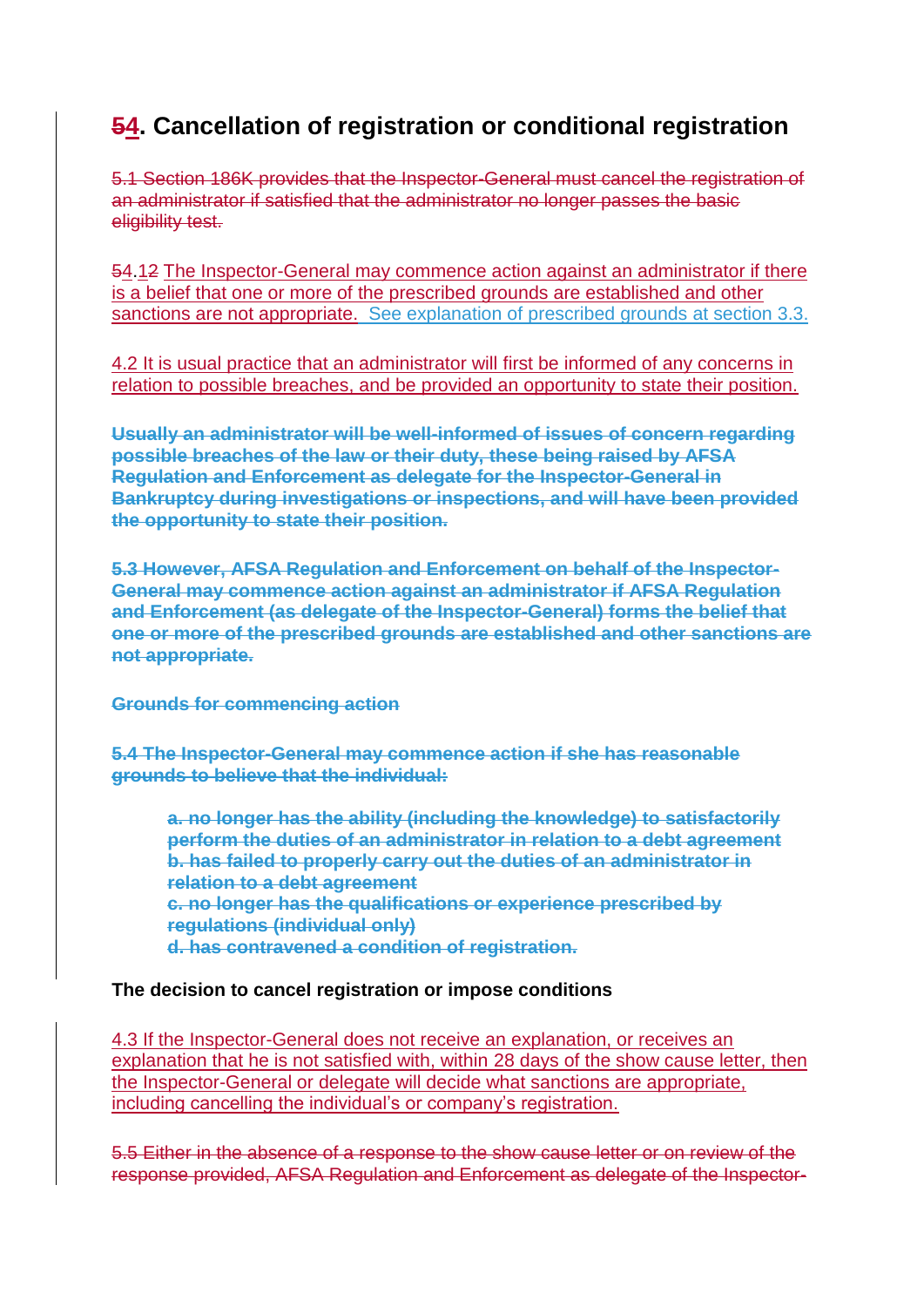General will decide whether one or more of the prescribed grounds is established and, if so, what sanctions are appropriate.

5.64.4 The Inspector-General has three decision options at this point:

- cancel the registered administrator's registration
- allow the administrator to remain registered unconditionally
- allow the administrator to remain registered but with conditions imposed.

5.74.5 The Inspector-General cannot suspend an administrator's registration. However, a conditional registration could be made where the administrator remains registered but may be restricted from practising for a certain period or restricted in some other way.

5.84.6 For procedural fairness reasons, this final decision will be made by a delegate independent to AFSA Regulation and Enforcement'sR&E's investigations and decision to issue the show cause letter.

5.9 In reaching the decision the Inspector-General or delegate is guided by the the [Guidelines.](https://www.legislation.gov.au/Details/F2017L01308) 'Guidelines relating to the registration and cancellation of a registered debt agreement administrator and eligibility of an unregistered debt agreement administrator under the *Bankruptcy Act 1966*', set out in the legislative instrument pursuant to section 186Q of the Act.

4.75.10 If the Inspector-General or delegate decides to cancel the administrator's registration or impose conditions on registration, the Inspector-General must give the administrator written notice of the decision and the reasons for it.

5.11 The Inspector-General is required by law to record the imposition of conditions on an administrator's registration or the cancellation of a registration on the National Personal Insolvency Index, which is a publicly accessible database. The Inspector-General is also required to report to Parliament on activities under the Act. This means that, while the decision in detail is not made publicly- available, the name of the administrator will be made public as will the general nature of the breaches involved.

4.85.12 Upon advice of any decision to cancel registration, the administrator is required to return their certificate of registration unless they have a reasonable excuse not to do so. Failure to do so is an offence. The administrator will not be entitled to a refund of all or part of any registration fee that has been paid. The administrator will not be entitled to re- apply for registration for a period of 10 years.

## **56. Right of review**